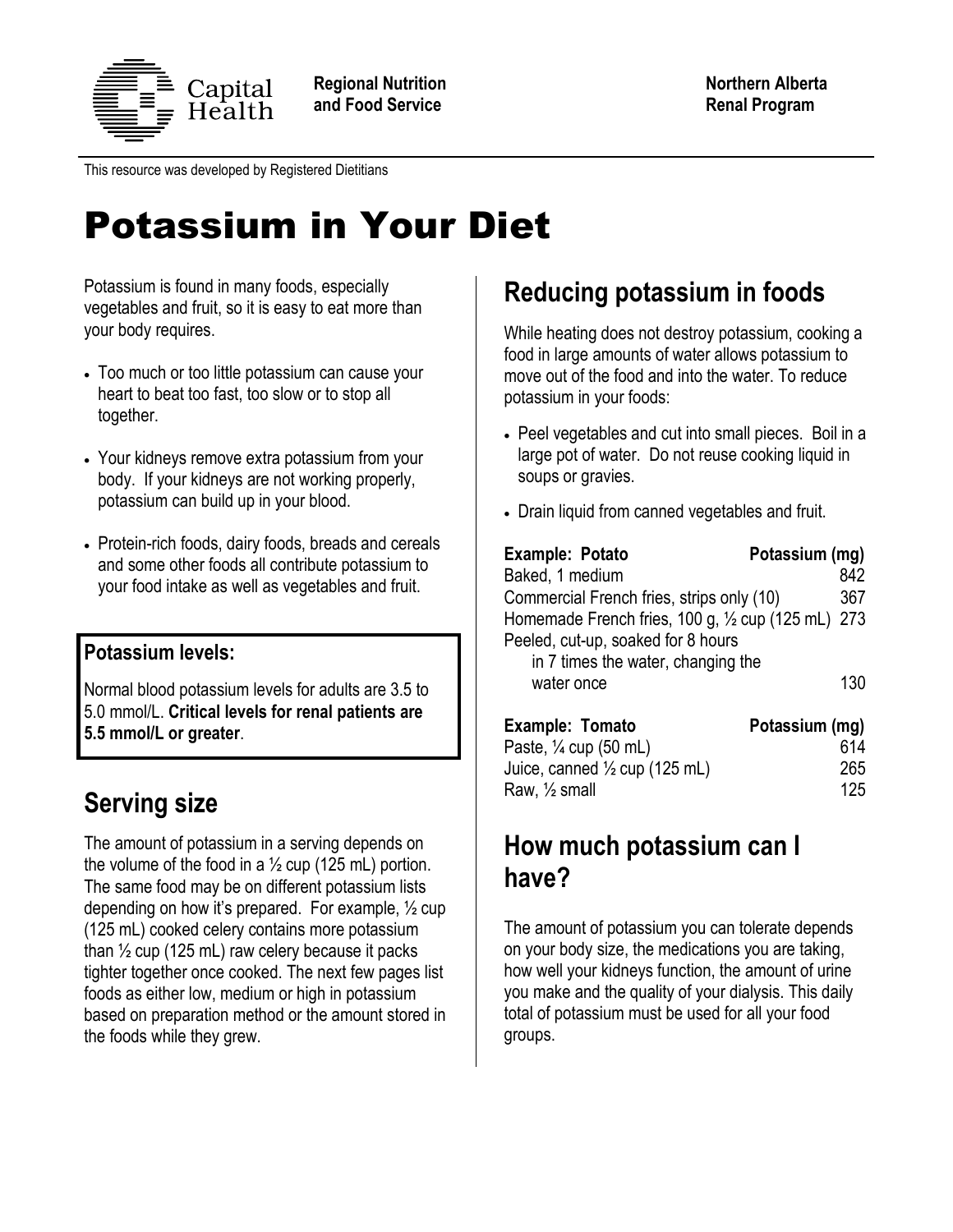### **If your blood potassium level is too low:**

• Add high potassium fruits and vegetables to your diet. Aim for at least 3 to 4 servings of high potassium food choices every day. Ask your dietitian for further guidance.

### **If your blood potassium is regularly within the normal range**:

 You may be able to include more medium or high potassium choices in your diet within moderation. Check with your dietitian for acceptable quantities.

### **If your blood potassium level is too high**:

 Avoid high potassium vegetables and fruit. Choose 4 to 5 servings of low and medium potassium foods per day.

### **Other Foods:**

 A number of other foods can contribute potassium to your diet, some of these are listed in the high potassium section. If your potassium levels are high you may need to limit these foods as well. Ask your dietitian for advice.

## **Foods low in potassium…choose \_\_\_\_\_servings per day.**

### **Serving sizes are ½ cup (125 mL) unless noted otherwise (less than 135 mg potassium per serving).**

### **Vegetables**

- bamboo shoots, canned, drained
- beans, broad
- beans, green/yellow, canned, drained
- cabbage red/green, raw
- carrots, frozen, boiled
- chives
- collard greens, raw
- cucumber
- dandelion greens
- egg plant
- fiddleheads, frozen
- hominy
- jicama
- leeks
- lettuce, all varieties
- mushrooms, raw, canned, drained
- onions, green (2) medium )
- onions, white, raw
- parsley, sprig
- potato, 8 hr soaked
- radish  $(4 \text{ small})$
- seaweed, kelp (100 g)
- soybean sprouts
- squash, long (por qua), cooked
- squash, spaghetti
- turnip, raw
- waterchestnuts canned, drained
- winter melon
- wax gourd (100 g)

### **Fruit**

- applesauce
- apricots, canned, drained (3 halves)
- blueberries
- boysenberries
- cherries, canned, drained
- crabapple
- cranberry sauce, juice
- figs, canned, drained (3 medium)
- $\bullet$  figs (1 medium)
- fruit cocktail canned, drained
- grapes, red or green (14)
- grape juice
- lemon (1 medium)
- lemonade
- lychee, raw  $(8)$
- $\bullet$  passion fruit (1)
- peach nectar
- pears, canned, drained (2 halves)
- pear nectar
- plums canned, drained (2 medium)
- raspberries, raw, canned, drained
- rhubarb, frozen, cooked
- strawberries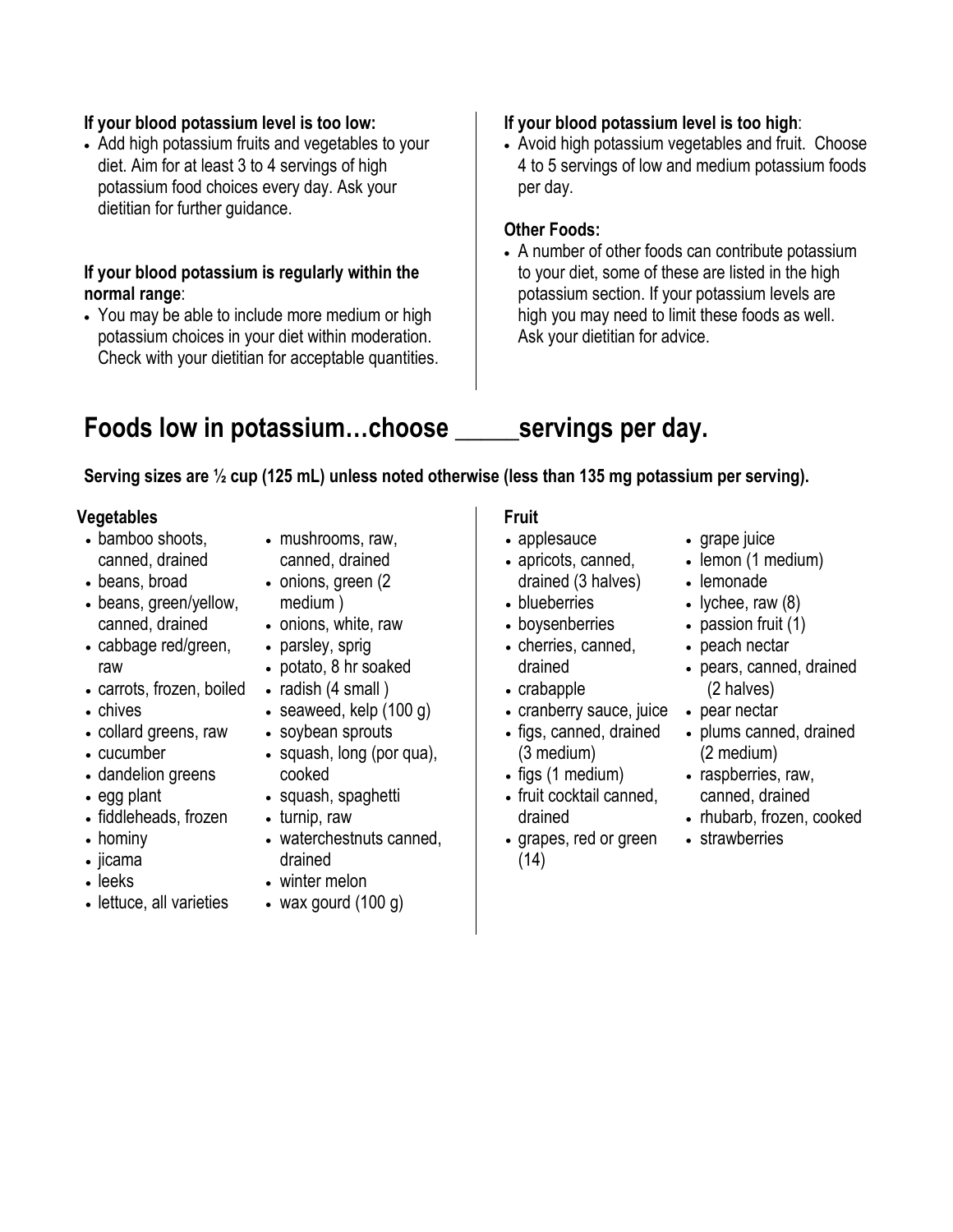## **Foods medium in potassium…choose \_\_\_\_\_\_\_servings per day.**

**Serving sizes are ½ cup (125 mL) unless noted otherwise (between 135 and 215 mg potassium per serving).**

### **Vegetables**

- asparagus
- beans, green, yellow fresh, boiled
- bean sprouts, mung
- beets, canned, drained
- broccoli, frozen, raw
- cabbage, boiled
- carrots, canned, drained
- cauliflower, raw, boiled
- celery, raw
- chayote
- collard greens, frozen, boiled
- corn, canned, creamed, baby
- corn-on-the-cob (3 inch cob)
- garden cress, raw
- hairy squash (moqua)
- kale, frozen, raw
- mustard greens, boiled
- okra, raw
- onions, white, boiled
- peas, green, canned, drained, frozen
- pea pods, boiled, raw, frozen
- peppers
- salisfy, boiled
- snow peas, raw
- spinach, raw (1 cup or 250 mL)
- squash, crookneck
- squash, summer, boiled
- turnip, cooked
- tofu, raw, soft
- tomato, raw, cooked
- zucchini, raw

### **Fruit**

- apple (medium)
- apple juice
- applepear  $(\frac{1}{2})$  medium)
- apricots, raw (2 small)
- apricot nectar
- blackberries
- casaba melon
- cherries, raw (10)
- gooseberries
- kiwi ( $\frac{1}{2}$  medium)
- $\bullet$  kumquats (4 medium)
- $em{mapo}$  ( $\frac{1}{2}$  medium)
- peaches, canned, drained (2 halves)
- peaches (1 medium)
- pineapple, raw, canned, drained
- pineapple juice
- pear (1 small)
- pummelo (3 medium sections)
- raspberries, frozen
- rhubarb, raw
	- saskatoon berries
	- tangerine, mandarin, clementine (1 small to medium)
	- watermelon (1 cup or 250 mL)

## **Caution:**

**Do not eat or drink** Starfruit and starfruit juice are

poisonous to dialysis patients!

Grapefruit and grapefruit juice interact with many medications.